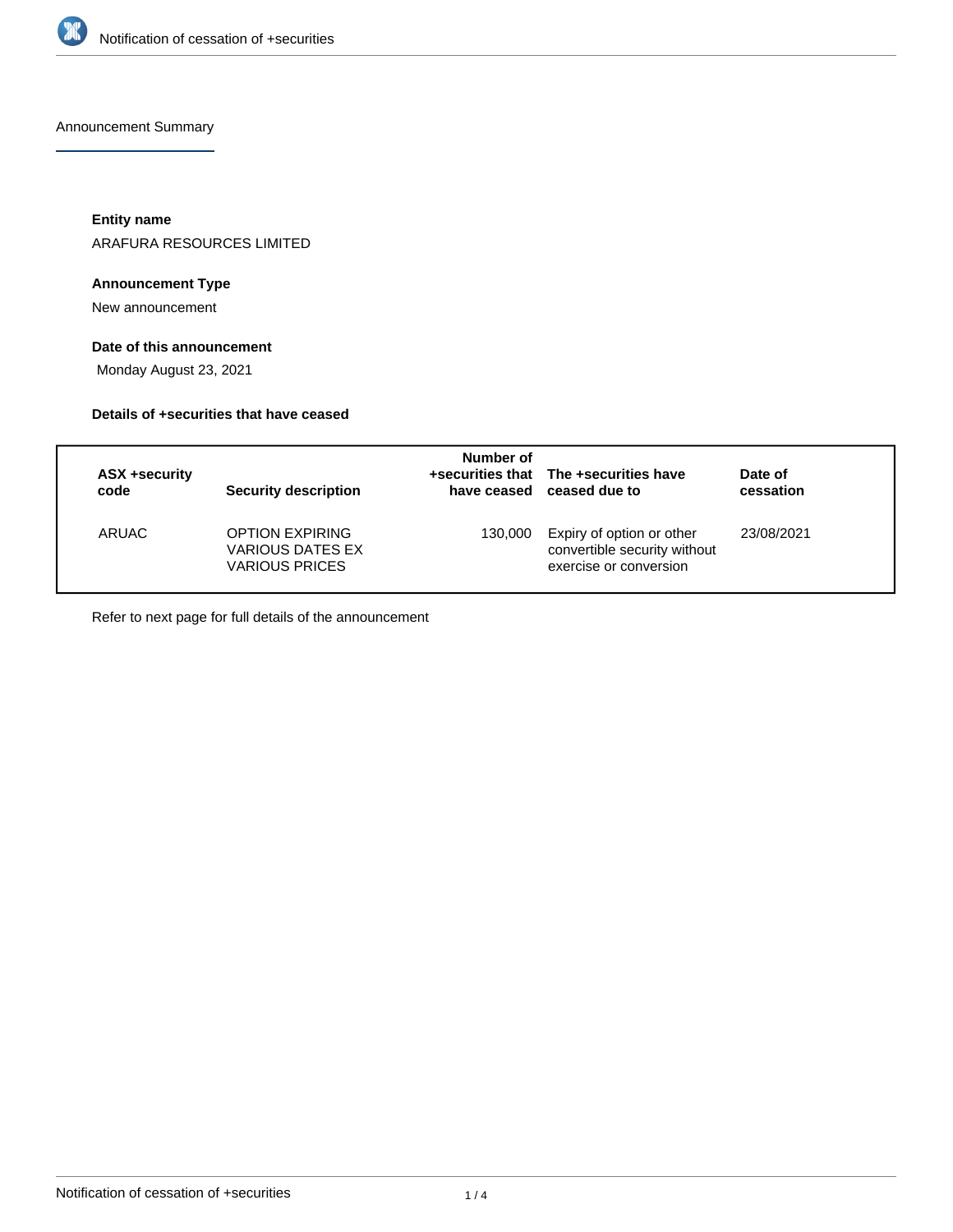

Part 1 - Announcement Details

#### **1.1 Name of +Entity**

ARAFURA RESOURCES LIMITED

We (the entity named above) provide the following information about our issued capital.

**1.2 Registered Number Type** ABN

**Registration Number** 22080933455

**1.3 ASX issuer code** ARU

**1.4 The announcement is** New announcement

# **1.5 Date of this announcement**

23/8/2021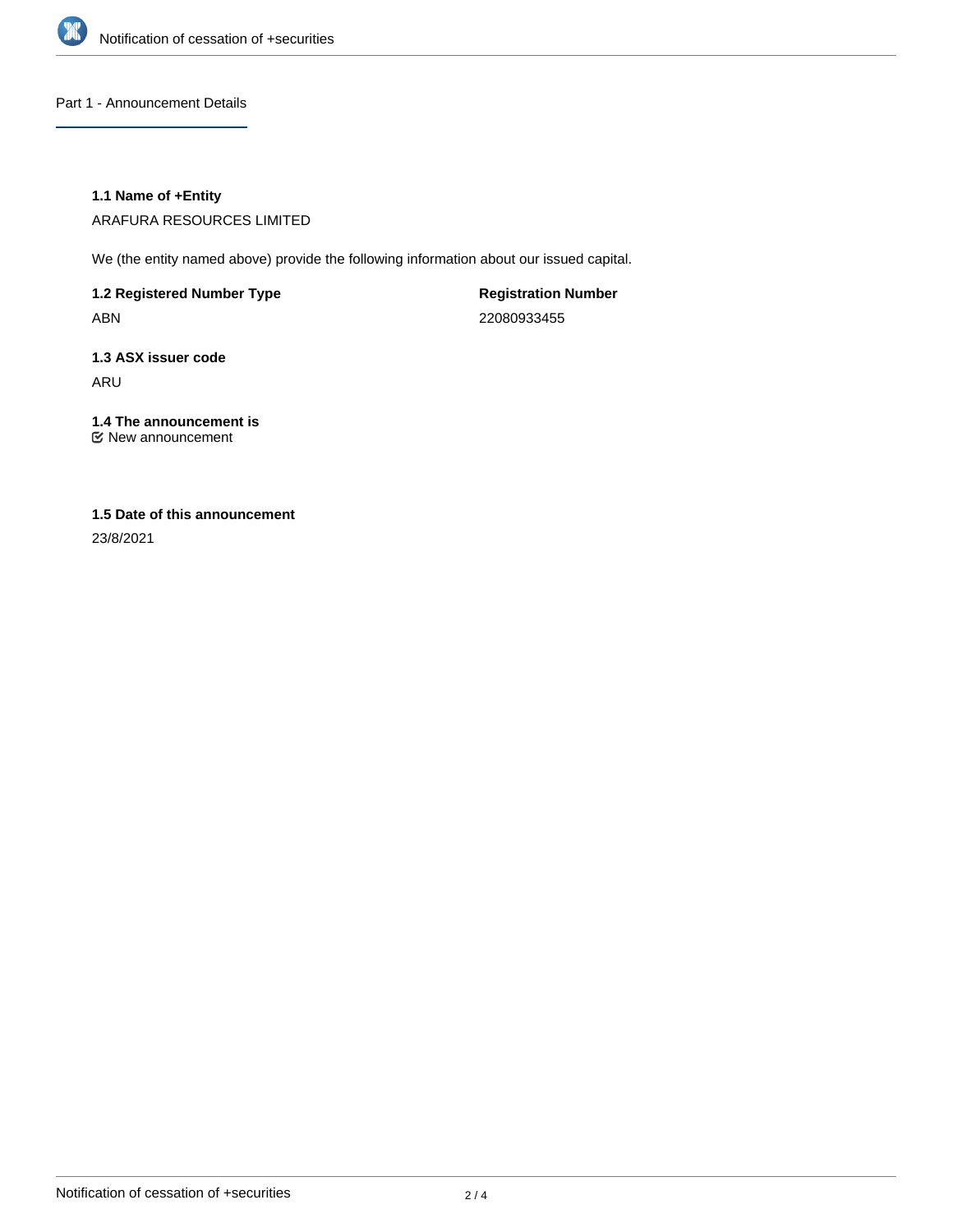

#### Part 2 - Details of +equity securities or +debt securities that have ceased

#### **ASX +Security Code and Description**

ARUAC : OPTION EXPIRING VARIOUS DATES EX VARIOUS PRICES

## **Unquoted +equity securities that have ceased**

**Number of securities that have ceased**

130,000

## **Reason for cessation** Expiry of option or other convertible security without exercise or conversion

**Date of cessation** 23/8/2021

**Is the entity paying any consideration for the cessation?** No

#### **Any other information the entity wishes to notify to ASX about the cessation?**